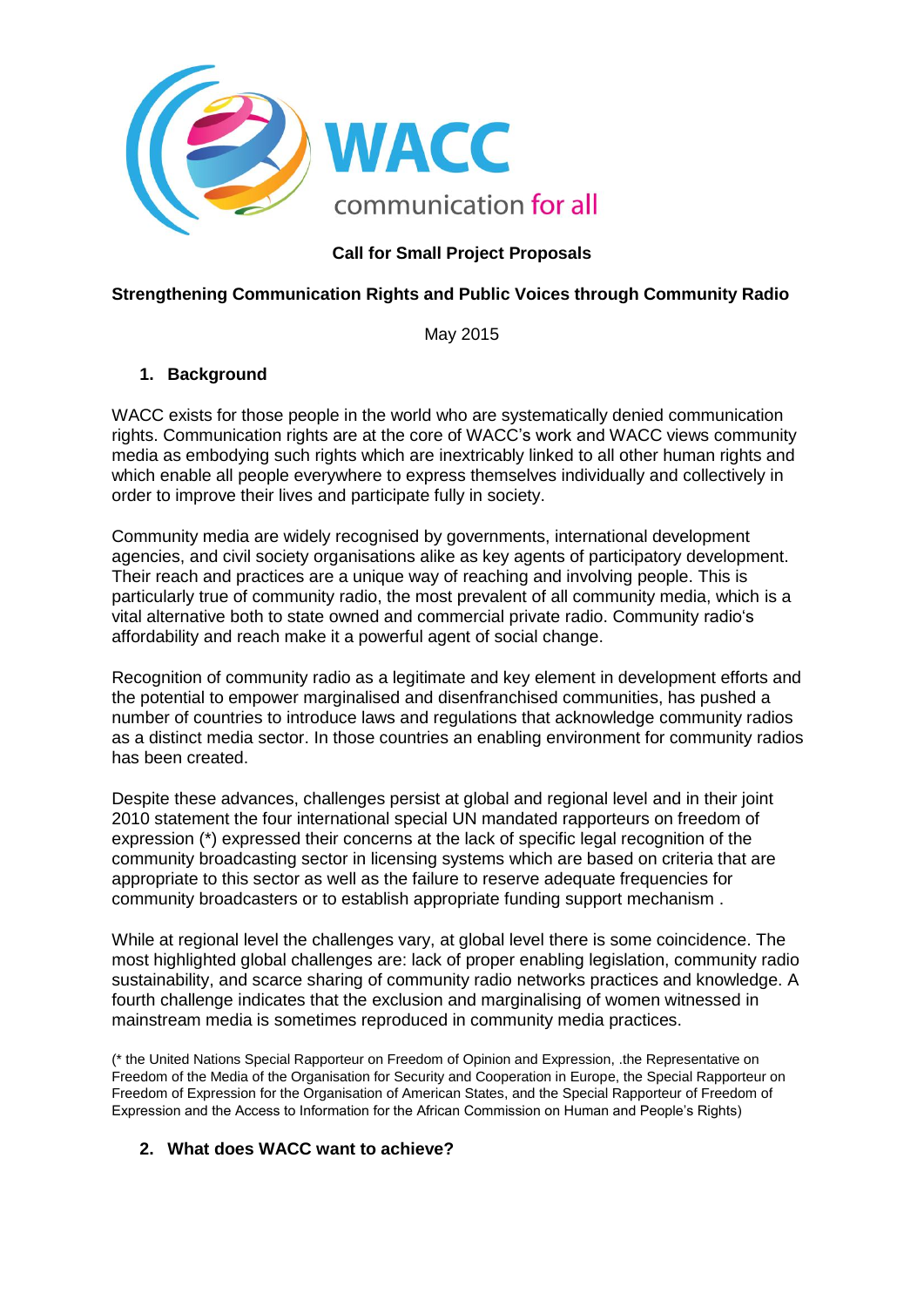WACC is committed to strengthening public voices and participation of poor, marginalised, excluded and dispossessed people and communities in communication. WACC believes that communication rights strengthen public voices and participation of marginalised sectors in society by ensuring that those voices are heard. Community radio can be a vehicle for communication rights.

The aim of the **initiative Communication Rights and Public Voices: Strengthening Community Radio** is to increase the number of communities benefitting from new, stronger and more inclusive community radio in order to advance democratic participation and active citizenship of marginalised people and communities.

WACC is seeking project partners in the Global South to build on efforts to develop community radio so that more communities, especially in rural areas and areas where community radio is relatively new, benefit from stronger and/or more inclusive community radio.

Priority consideration will be given to regions of the world where community radio is less established.

WACC is committed to gender equality and expects projects to demonstrate a gender perspective.

WACC also encourages project applicants to consider the needs of young people and people with disabilities.

Projects will achieve one or more of the following expected outcomes:

- Strengthened community radio (broadcast or Internet) associations and/or networks in areas where community radio is new and where community radios are advancing communication rights.
- Establishment of pioneering community radio (broadcast or Internet) in countries or areas where community radio is new and there are significant unmet needs.
- Strategies to advance and ensure long-term participation of women in all aspects of community radio.
- Better and stronger knowledge and good practice-sharing in the community radio movement.

#### **WACC's role**

WACC will provide a communications infrastructure focused on information and knowledge sharing.

#### **Who Can Apply?**

Church-related and secular institutions and civil society organizations are eligible to seek support. WACC will check the standing and credibility of applicants. WACC will consider only one application at a time from each organization. WACC does not accept project applications from individuals or government institutions.

#### **How much money will WACC give for a project?**

Most project support provided by WACC ranges between 8,000 to 10,000 Euros. We will consider grants up to about 15,000 Euros. A grant can be for the entire budget or for part of a larger budget up to 30,000 Euros whose balance of funds is guaranteed by another partner.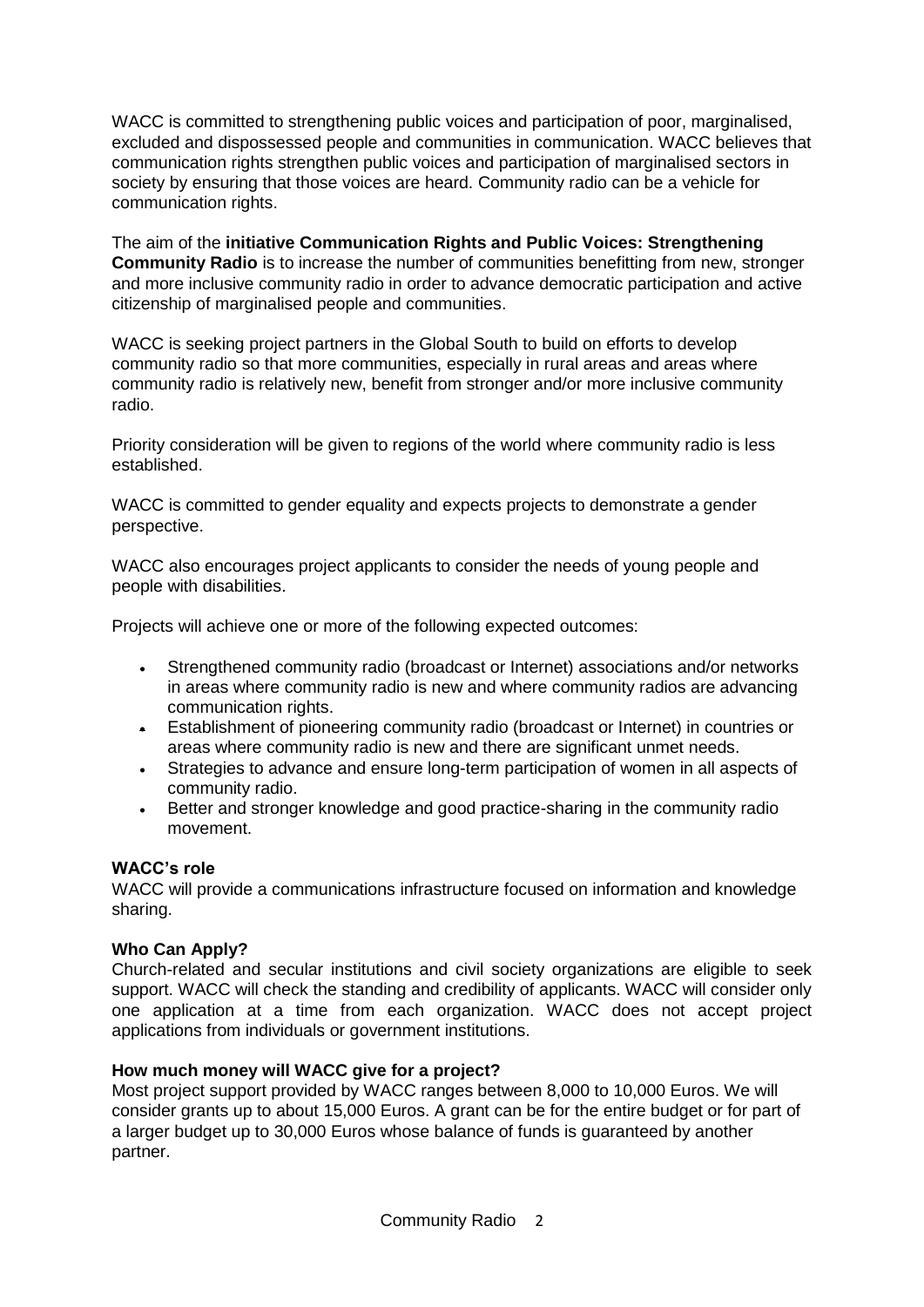Due to the nature of agreements with some of WACC's funding partners, WACC is normally able to provide funds for new projects that last no longer than one year.

## **What does WACC NOT support?**

- Projects whose main purpose is income generation.
- Emergency appeals to replace destroyed equipment
- Programmes that are purely denominational in content and outreach
- Purchases and/or maintenance of land, buildings, offices, and vehicles, and recurring expenditures such as rent and utilities
- Institutional operational costs such as regular staff salaries, endowment fund or revolving fund
- Equipment for purely office administration purposes
- Travel to conferences
- Ongoing projects that started before a request for support to WACC
- Ongoing or new periodical publications
- Cost of air-time
- Per diems (although direct cost of food and lodging for project activities is supported)
- Debt repayment, contingency and depreciation
- Proposals from individuals not representing an eligible organisation
- Proposals from government entities
- Applications from previous project holders with a poor reporting track record
- Applications previously declined by WACC
- A total budget of more than 30,000 Euros

#### **What happens after WACC approves your project proposal?**

WACC must raise funds from its donor partners for all its activities including project support. WACC has a long relationship with many donor partners. Every effort will be made to raise the necessary funds as soon as possible. WACC is not in a position to guarantee that the funds will be available to the project until they have been secured. We are fully aware that this uncertainty makes planning difficult. WACC is committed to forwarding funds for the project as soon as they have been raised.

#### **How to apply**

The application process consists of two stages.

#### **Stage One: Concept Notes**

1. Applicants are invited to complete a short form based on the criteria for project support.

2. Your concept note must be accompanied by letters of reference from two individuals representing verifiable national or international organizations (other than your own) who are familiar with your organization. The letters are expected to comment on your organization's past work and suitability to undertake the proposed project.

3. The concept note deadline for projects commencing in early 2016 is **26 July 2015**.

4. WACC will review the concept notes in the context of programme criteria and current priorities. Only some applicants will be invited to submit a full proposal. Decisions will be announced by **4 September 2015**.

#### **Stage Two: Full Proposals**

5. Selected applicants will be invited to submit a full proposal by the deadline of **4 October 2015**. Please note that there will be only four weeks to complete and submit a full proposal.